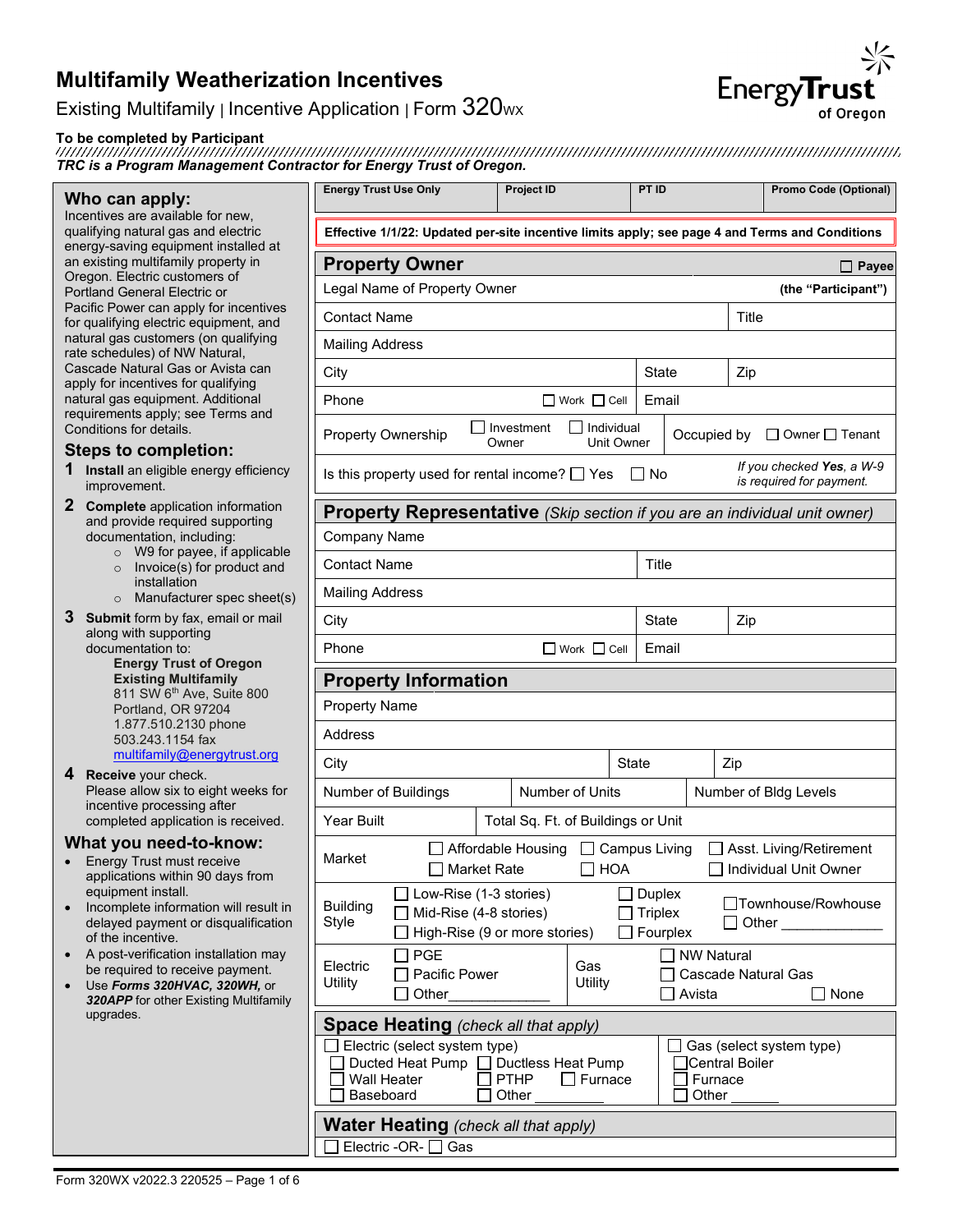

Existing Multifamily | Incentive Application | Form  $320$ wx

#### **To be completed by Participant**

*TRC is a Program Management Contractor for Energy Trust of Oregon.*

### **Insulation Incentives**

| <b>Equipment</b>                                                                                                                                                      | Requirements <sup>1,2</sup>                                                                                                                                                                                                                                                                                                                                                                                                                                        | <b>Beginning</b><br><b>R-Value</b> | <b>Ending</b><br><b>R-Value</b> | <b>Installed</b><br>Cost | Quantity                      | <b>Incentive</b><br><b>Requested</b> |
|-----------------------------------------------------------------------------------------------------------------------------------------------------------------------|--------------------------------------------------------------------------------------------------------------------------------------------------------------------------------------------------------------------------------------------------------------------------------------------------------------------------------------------------------------------------------------------------------------------------------------------------------------------|------------------------------------|---------------------------------|--------------------------|-------------------------------|--------------------------------------|
| $\blacktriangleright$ For all property types                                                                                                                          |                                                                                                                                                                                                                                                                                                                                                                                                                                                                    |                                    |                                 |                          |                               |                                      |
| Flat Roof Insulation<br>\$0.30 per installed<br>square foot                                                                                                           | • Electric or gas heat<br>• Building must be 3 stories or less<br>• Existing R-value must be $\leq$ R-5<br>• Installed R-value must be $\geq$ R-20                                                                                                                                                                                                                                                                                                                 | $R -$                              | $R-$                            | \$                       | sq ft                         | \$                                   |
|                                                                                                                                                                       | For side-by-side or duplex, triplex, fourplex properties only                                                                                                                                                                                                                                                                                                                                                                                                      |                                    |                                 |                          |                               |                                      |
| Attic/Ceiling Insulation<br>\$0.25 per installed<br>square foot<br>S1.25 per installed<br>square foot if<br>purchased and<br>installed between<br>6/1/22 and 10/31/22 | • Electric or gas heat<br>• Existing R-value must be $\leq$ R-11<br>$\bullet$ Installed R-value must be $\geq$ R-38<br>or fill cavity                                                                                                                                                                                                                                                                                                                              | $R-$                               | $R-$                            | \$                       | sq ft<br>$\Box$ Cavity filled | \$                                   |
| $\Box$ Floor Insulation<br>\$0.30 per installed<br>square foot                                                                                                        | • Electric or gas heat<br>• Existing R-value must be $\leq R - 0$<br>$\bullet$ Installed R-value must be $\geq$ R-30<br>or fill cavity                                                                                                                                                                                                                                                                                                                             | $R -$                              | $R-$                            | \$                       | sq ft<br>$\Box$ Cavity filled | $\mathbb S$                          |
| $\Box$ Wall Insulation<br>(includes exterior,<br>knee wall and rim<br>joist)<br>\$0.30 per installed<br>square foot                                                   | • Electric or gas heat<br>• Existing R-value must be $\leq$ R-4<br><b>For Exterior Wall:</b><br>• Installed R-value must be $\geq$ R-11<br>or fill cavity<br>• All heated exterior walls must be<br>insulated<br>For Knee Wall <sup>3</sup> :<br>• Installed R-value must be $\geq$ R-15<br>for 2x4 cavities, or $\geq$ R-21 for 2x6<br>cavities<br>• Must have vapor-permeable air<br>barrier<br><b>For Rim Joist:</b><br>• Installed R-value must be $\geq$ R-15 | $R-$                               | $R-$                            | \$                       | sq ft<br>$\Box$ Cavity filled | \$                                   |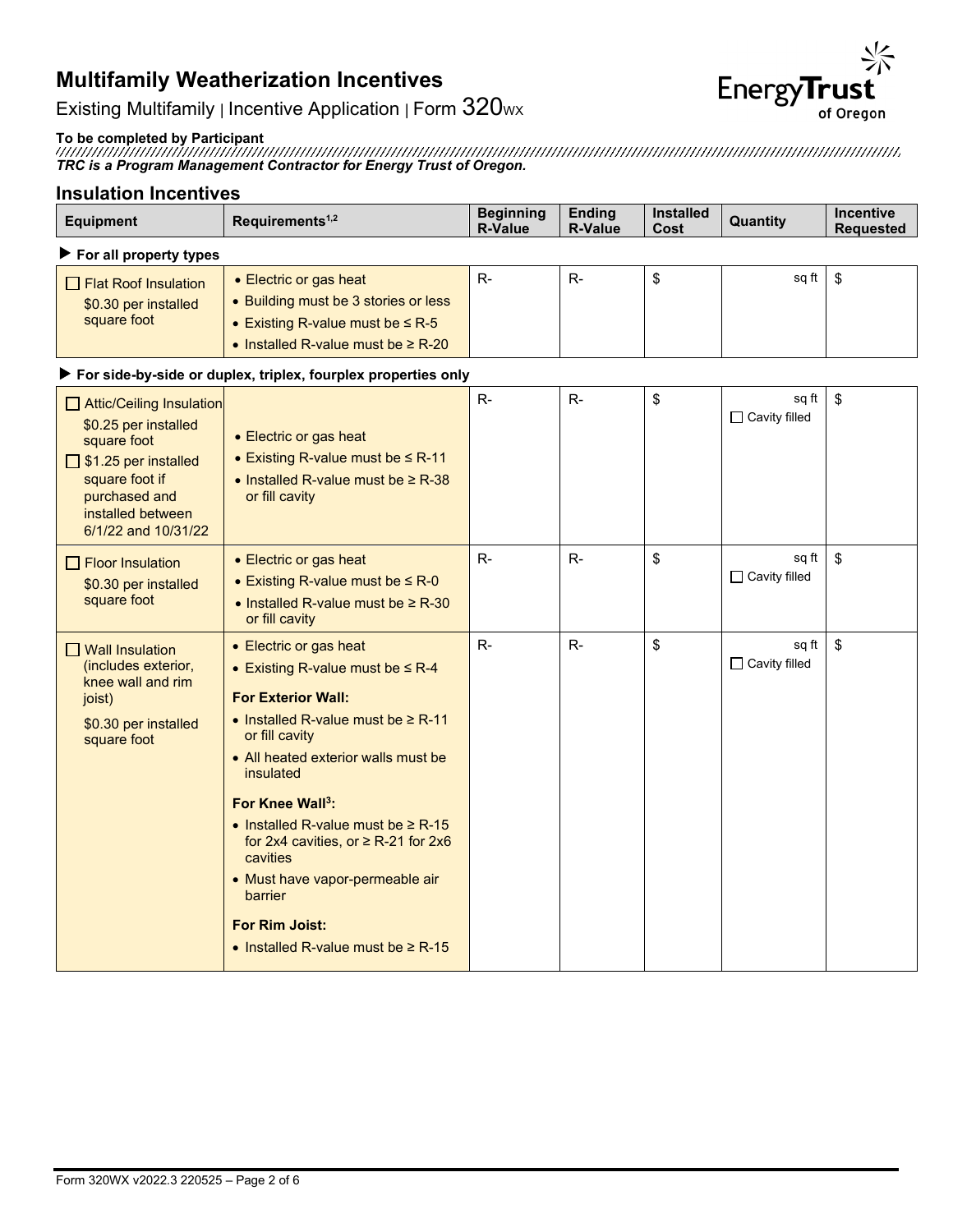

Existing Multifamily | Incentive Application | Form 320wx

### **To be completed by Participant**

*TRC is a Program Management Contractor for Energy Trust of Oregon.*

### **For stacked structures with 5 or more dwelling units only**

| <b>Equipment</b>                                                | Requirements <sup>1,2</sup>                                                                                                                                                                                                                                              | <b>Beginning</b><br><b>R-Value</b> | <b>Ending</b><br><b>R-Value</b> | <b>Installed</b><br>Cost | Quantity                      | <b>Incentive</b><br><b>Requested</b> |
|-----------------------------------------------------------------|--------------------------------------------------------------------------------------------------------------------------------------------------------------------------------------------------------------------------------------------------------------------------|------------------------------------|---------------------------------|--------------------------|-------------------------------|--------------------------------------|
| Attic/Ceiling Insulation<br>\$0.25 per installed<br>square foot | $\bullet$ Electric or gas heat<br>• Existing R-value must be $\leq$ R-18<br>• Installed R-value must be $\geq$ R-49<br>or fill cavity                                                                                                                                    | R-                                 | $R-$                            | \$                       | sq ft<br>$\Box$ Cavity filled | - \$                                 |
| $\Box$ Floor Insulation<br>\$0.30 per installed<br>square foot  | • Electric heat only<br>• Existing R-value must be $\leq$ R-11<br>• Installed R-value must be $\geq$ R-30<br>or fill cavity<br>4 hours and the country to the first of the country of the first of the control of the first of the first of Occupant Hours. Detail first | R-                                 | R-                              | \$                       | sq ft<br>$\Box$ Cavity filled | - \$                                 |

**<sup>1</sup>** Insulation projects must be installed in accordance with the specifications outlined in the Energy Trust of Oregon Home Retrofit Specifications Manual available for download at <u>energytrust.org/manual</u>.<sup>2</sup> Space heating fuel must be provided by a participating utility. **<sup>3</sup>** Attic insulation must be R-19 or higher for knee wall insulation to be eligible for an incentive.

## **Pipe Insulation Incentives**

### **For all property types**

| \$<br>\$<br>Inches:<br>Length<br><b>Boiler Pipe Insulation</b><br>$\bullet$ ≤1.5" diameter pipe<br>(linear $ft$ ):<br>requires 1.5" minimum<br>$\Box$ \$4.00 per linear ft.<br>insulation thickness<br><b>Gas low-pressure</b><br>Diameter<br>$\bullet$ >1.5" diameter pipe<br>steam only $(< 15 \text{ psig})^1$<br>(inches):<br>requires 2" minimum<br>insulation thickness<br>\$<br>\$<br>Inches:<br>Length<br><b>Domestic Hot Water</b><br>• Indoor insulation<br>(linear ft):<br><b>Pipe Insulation</b><br>projects must include All<br>Service Jacketing (ASJ)<br>$\Box$ \$4.00 per linear ft.<br>and outdoor insulation<br>Diameter<br>Central gas-fired<br>projects must include<br>(inches):<br>recirculation systems<br>aluminum jacketing.<br>only <sup>1</sup><br>• Batt insulation not | .<br><b>Equipment</b> | <b>Insulation Requirements</b> | <b>Installed Cost</b> | <b>Insulation</b><br><b>Thickness</b> | <b>Pipe Specs</b> | <b>Incentive</b><br><b>Requested</b> |
|-----------------------------------------------------------------------------------------------------------------------------------------------------------------------------------------------------------------------------------------------------------------------------------------------------------------------------------------------------------------------------------------------------------------------------------------------------------------------------------------------------------------------------------------------------------------------------------------------------------------------------------------------------------------------------------------------------------------------------------------------------------------------------------------------------|-----------------------|--------------------------------|-----------------------|---------------------------------------|-------------------|--------------------------------------|
|                                                                                                                                                                                                                                                                                                                                                                                                                                                                                                                                                                                                                                                                                                                                                                                                     |                       |                                |                       |                                       |                   |                                      |
|                                                                                                                                                                                                                                                                                                                                                                                                                                                                                                                                                                                                                                                                                                                                                                                                     |                       | eligible for incentive.        |                       |                                       |                   |                                      |

**<sup>1</sup>** Must be fueled by gas provided by a participating utility.

### **Window And Sliding Glass Door Incentives**2,3,4,5

### **For side-by-side or duplex, triplex, fourplex properties only**

| <b>Replacement</b><br><b>Window / Door</b> | <b>Requirements</b>                | U-Value | <b>Installed Cost</b> | <b>Square Ft.</b><br>of Windows | <b>Quantity of</b><br><b>Windows</b> | <b>Incentive</b><br><b>Requested</b> |
|--------------------------------------------|------------------------------------|---------|-----------------------|---------------------------------|--------------------------------------|--------------------------------------|
| $\Box$ \$1.75 per square ft.               | • Electric or gas heat             | U-      | \$                    |                                 |                                      | \$                                   |
| U-Value: $0.28$ to $0.30$                  | • Replace single or<br>double-pane |         |                       |                                 |                                      |                                      |
| \$4.00 per square ft.<br>$\mathbf{1}$      | • Electric or gas heat             | U-      | \$                    |                                 |                                      | \$                                   |
| U-Value: 0.25 to 0.27                      | • Replace single or<br>double-pane |         |                       |                                 |                                      |                                      |
| \$6.00 per square ft.                      | • Electric or gas heat             | U-      | \$                    |                                 |                                      | \$                                   |
| U-Value: 0.24 or lower                     | • Replace single or<br>double-pane |         |                       |                                 |                                      |                                      |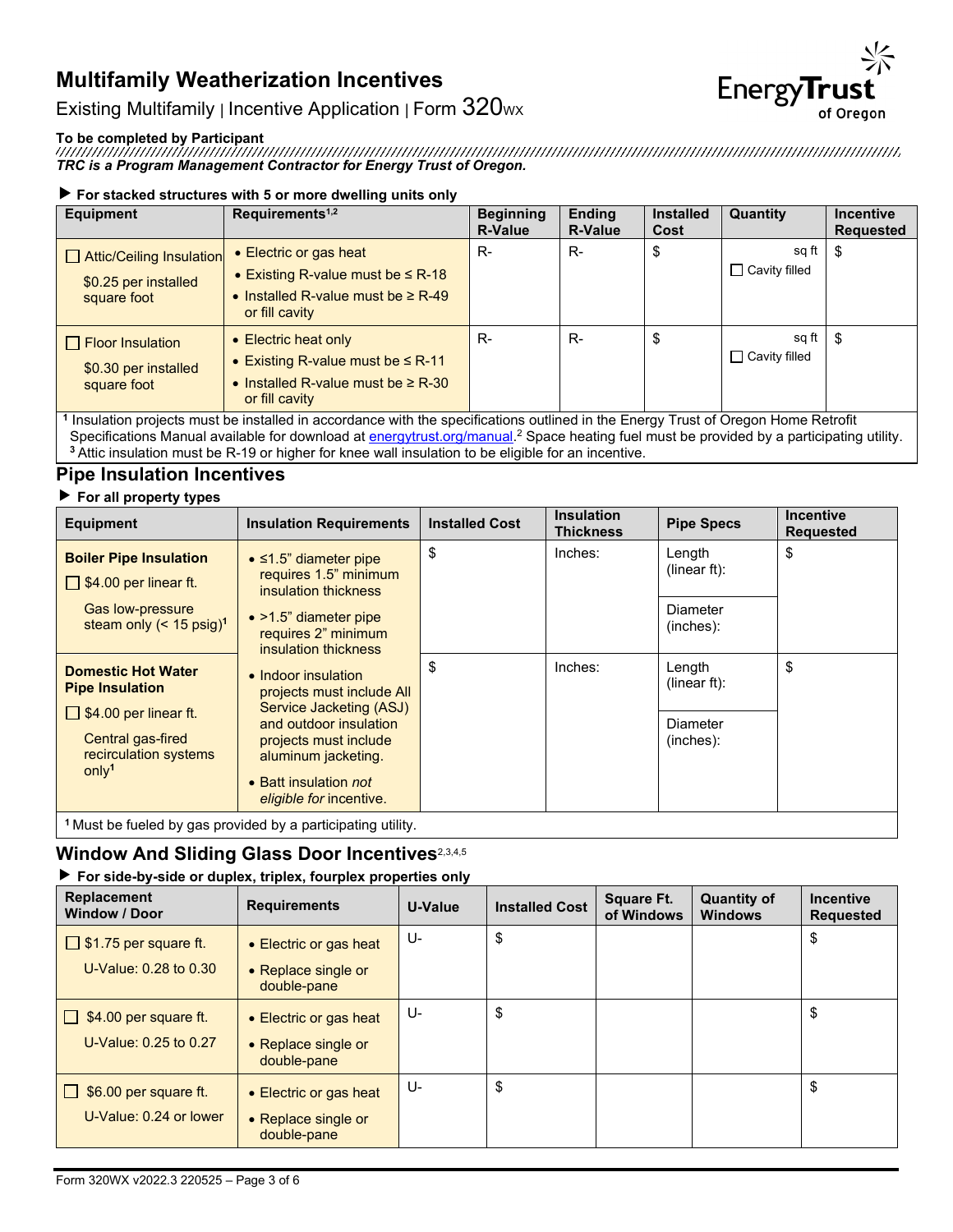

Existing Multifamily | Incentive Application | Form  $320$ <sub>WX</sub>

**To be completed by Participant** *TRC is a Program Management Contractor for Energy Trust of Oregon.*

#### **For stacked structures with 5 or more units only**

| Replacement<br><b>Window / Door</b>                        | <b>Requirements</b>                                                                     | U-Value              | <b>Installed Cost</b> | <b>Square Ft.</b><br>of Windows | <b>Quantity of</b><br><b>Windows</b> | <b>Incentive</b><br><b>Requested</b> |
|------------------------------------------------------------|-----------------------------------------------------------------------------------------|----------------------|-----------------------|---------------------------------|--------------------------------------|--------------------------------------|
| \$3.00 per square ft.<br>$\perp$<br>U-Value: 0.30 or lower | Electric heat <sup>4</sup><br>Replace single-pane<br>or single-pane and<br>storm window | U-                   | \$                    |                                 |                                      | \$                                   |
|                                                            |                                                                                         | Frame Type Replaced: |                       | Wood<br>□ Aluminum              |                                      | Aluminum & Storm                     |

**<sup>2</sup>** A walkthrough survey or pre-installation verification is required before starting a window project. To schedule, call 1.877.510.2130.

**<sup>3</sup>** Projects must be installed in accordance with the specifications outlined in the Energy Trust of Oregon Home Retrofit Specifications Manual available for download a[t energytrust.org/manual.](http://www.energytrust.org/manual)

**<sup>4</sup>** Space heating fuel must be provided by a participating utility.

**<sup>5</sup>** Proof of U-value and window size required. A manufacturer's invoice showing the window size and U-value and/or an NFRC sticker that shows the U-factor is acceptable documentation. If not available, use the Windows Specification Supplement to document this information, available for download from [energytrust.org/commercial/multifamily-forms/.](https://www.energytrust.org/commercial/multifamily-forms/)

## **EFFECTIVE 1/1/2022, NEW LIMITS ON STANDARD INCENTIVES:**

- Energy Trust's incentive limit for qualifying equipment is \$250,000 per-site, per-year for all submitted applications combined.
	- If applicant is requesting incentives greater than the \$250,000 per-site, per-year limit amount, the incentives payable by Energy Trust for qualifying equipment (including any bonus amounts, if applicable) will be limited to:
		- o A maximum of \$250,000; or
		- $\circ$  Any remaining portion of the \$250,000 per site, per year limit if the site has submitted other applications during 2022 requesting incentives.

To request a preliminary review of planned equipment purchases and whether they exceed program maximum incentives for your site, please contact the program a[t multifamily@energytrust.org.](mailto:multifamily@energytrust.org)

#### **REMEMBER TO:**

- $\blacktriangleright$  Complete and sign this application.
- Attach invoices and all other required project cost documentation for all equipment purchased.
- Attach a completed IRS Form W9 or Energy Trust Substitute W9 form if applicable.
- Use the *Form 320A: Assign Payment* to authorize payment of the incentive to your contractor or other designated Payee. To assign payment, both Participant and Payee must complete and sign a *Form 320A* and it must be submitted along with this incentive application.

| <b>Participant Signature</b> - if you are assigning your incentive, also complete Form 320A                                                                                                                                                                                                                                                        |                   |  |  |  |  |
|----------------------------------------------------------------------------------------------------------------------------------------------------------------------------------------------------------------------------------------------------------------------------------------------------------------------------------------------------|-------------------|--|--|--|--|
| By my signature below, I represent that (i) the Participant has read, understands and agrees to the Terms and Conditions of this<br>agreement, (ii) I have the authority to sign this agreement on behalf of the Participant, and (iii) all accompanying project cost<br>documentation is complete, true and accurate to the best of my knowledge. |                   |  |  |  |  |
| Authorized Representative Name (printed)                                                                                                                                                                                                                                                                                                           | Date<br>Signature |  |  |  |  |
|                                                                                                                                                                                                                                                                                                                                                    |                   |  |  |  |  |
| <b>FOR MORE INFORMATION:</b> Call 1.877.510.2130, and ask for the Multifamily program. Documents transmitted with faxed, scanned<br>or digital signature shall be deemed to be original signatures. At the request of Energy Trust, Participant shall confirm signature by                                                                         |                   |  |  |  |  |

providing an original document.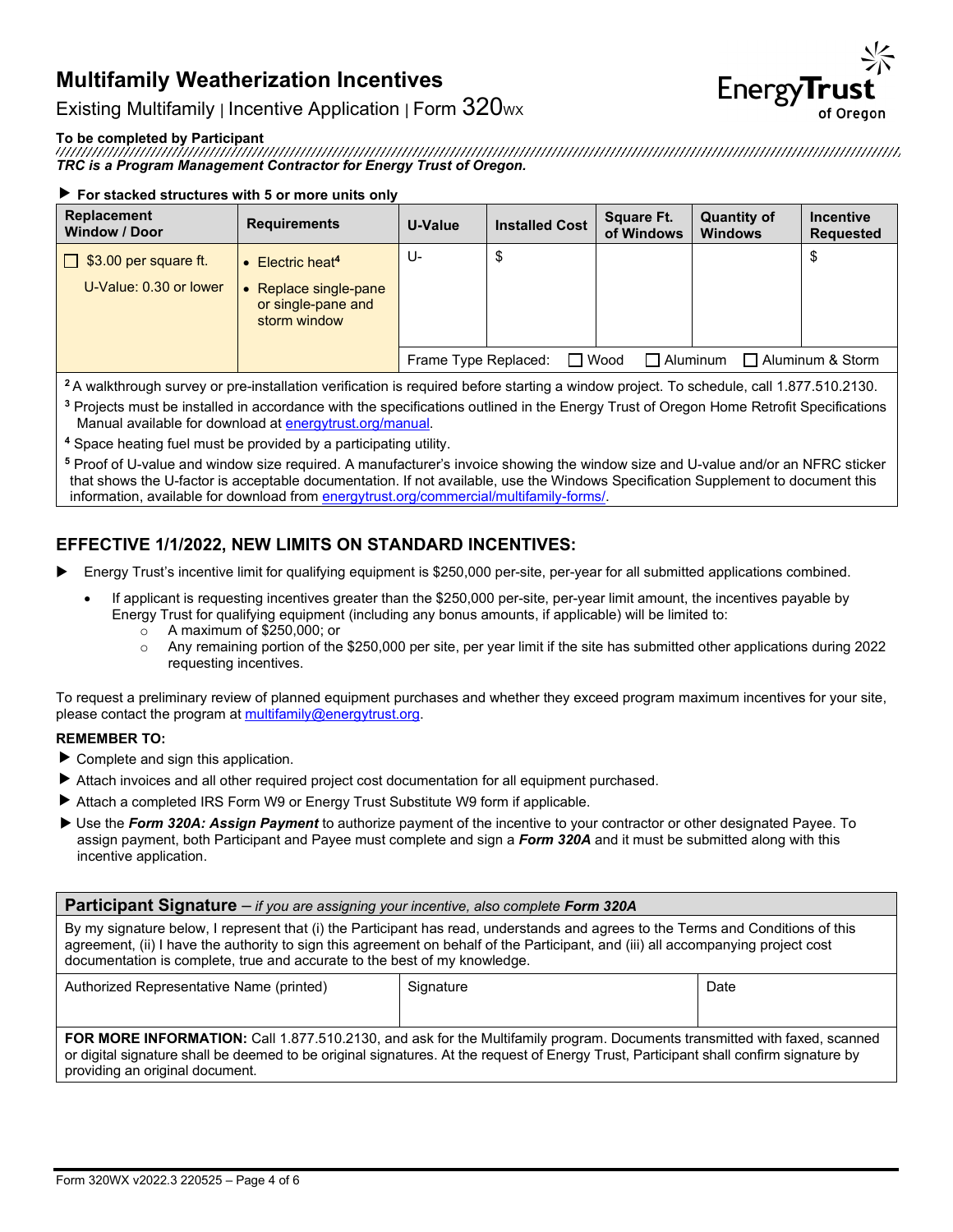**EnergyTrust** 

Existing Multifamily | Incentive Application | Form  $320$ <sub>wx</sub>

**To be completed by Participant** *TRC is a Program Management Contractor for Energy Trust of Oregon.*

### **Terms and Conditions**

**1. Application.** Energy Trust must receive this application with all required accompanying documentation within 90 days of purchased equipment installation in order to qualify for incentives. All required information must be submitted before this application will be processed. Participant represents that the information and documentation it submits in support of this application is complete, truthful and accurate. By submitting this application to Energy Trust, Participant further represents that (i) none of the equipment requesting incentives has already received an Energy Trust incentive or rebate at the time of purchase, and (ii) none of the equipment requesting incentives will be submitted to the Oregon Department of Energy for conservation self-direct credits. Equipment that has received an Energy Trust incentive or rebate via another program offering is not eligible for any additional Energy Trust incentive funding. Participant should retain a copy of this application and any accompanying documentation submitted. Energy Trust's Program Management Contractor (PMC) provides Existing Multifamily program (Program) services on behalf of Energy Trust. Neither Energy Trust nor the PMC will be responsible for any lost documentation pertaining to this application, or any lost or misdirected mail.

**2. Eligibility.** If Participant may apply for 1149 Multifamily Energy Program funding from Oregon Housing and Community Services (OHCS) funding for any equipment listed, Participant must contact the Program to discuss eligibility before submitting this application. Participant further understands and agrees that if it is eligible for SB 1149 OHCS Multifamily Energy Program funding, then Energy Trust is authorized to share information about Participant's incentive application with OHCS for the purpose of determining potential incentive eligibility and funding amounts. The Energy Trust incentive funding available to NW Natural Industrial Sales Service Customer accounts established under Rate Schedule 3, 31 or 32 and Commercial Sales Service Customer accounts established under Rate Schedule 32 is subject to NW Natural's Schedule 360 filing with the Public Utility Commission of Oregon, and a signed *Form 112N: Natural Gas Non-Transportation Agreement* must be submitted in addition to this application to be eligible for Energy Trust natural gas incentives. Transportation service or Combination service customer accounts are not eligible for Energy Trust natural gas incentives. Additional eligibility restrictions, including but not limited to any per-site, per-year limits, may apply and final determination of eligibility rests solely with Energy Trust.

**3. Eligible Equipment.** Equipment must be new and must meet Energy Trust energy efficiency specifications to qualify. The specifications and incentive amounts listed in this application, including any bonus amounts, are subject to change. Visit [energytrust.org/multifamilyincentives](https://www.energytrust.org/wp-content/uploads/2016/10/be_mf_incentive_booklet.pdf?utm_source=multiple&utm_medium=print&utm_content=incentive_booklet&utm_campaign=multifamily) to confirm current Program specifications and incentives. If you, or your contractor are not sure of the specifications, please call us before proceeding.

**4. Equipment Installation.** Participant represents that (i) it has the right to install the energy saving equipment on the property and site(s) on which the equipment is installed and that any necessary consents have been obtained, and (ii) that all equipment installed and work performed complies with all federal, state, and local safety, building and environmental codes, and any manufacturer instructions.

**5. Project Cost Documentation.** Participant must submit all sales slips, invoices, manufacturer specification sheets and other pertinent documents itemizing the equipment purchased. The project cost documentation submitted must show (i) the date of purchase and itemized price paid, (ii) size, type, make, and model or part number of equipment purchased, and (iii) a description of any installation or other labor charges. In addition to the required proof of purchase documentation, the Program may require additional site or technical information from Participant, for certain equipment, in order to determine whether it qualifies for incentives. Participant will provide Energy Trust with additional proof of purchase or other requested equipment information upon request. If Participant is leveraging external funding sources to directly reduce all or a portion of the final project costs incurred by Participant for the energyefficiency equipment (for example, state/federal funding, grants, discounts, rebates, incentives or other similar types of consideration) then Participant is required to notify Energy Trust in writing when submitting the project documentation and Energy Trust's incentive will not exceed an amount equal to the total eligible project cost minus such external funds.

**6. Payment.** Incentives will be paid following (i) installation of qualifying energy efficient equipment at the site address listed and in accordance with Program requirements, (ii) submission of this completed application, a complete, accurate, and verifiable *IRS Form*  W-9 (Request for Taxpayer Identification Number and Certification) for the incentive check recipient and all required accompanying project cost documentation, and (iii) satisfactory completion of a post-installation verification, if required. Incentives will be paid directly to the named Participant unless Participant and its designated Payee sign and submit the *Form 320A: Assign Payment* along with this incentive application. Please allow 60 days from Energy Trust's receipt of all information for delivery of incentive payment. Failure to deliver all required documentation may result in a delay or withholding of payment.

**7. Incentives.** Funds for incentives are limited and subject to budget availability. Program requirements, including incentive levels and limits, are subject to change and may vary by utility territory depending on the pace of demand in each territory and the available incentive budget. Final determination of eligibility for Energy Trust incentives rests solely with Energy Trust. The total incentive provided will depend upon the measures and incentive amounts in effect as of 1/1/2022 or equipment purchase, whichever date is later, and will never exceed the total, eligible project cost or any maximum per site, per year incentive limits in effect at the time of application submittal. **See page 4 for per-site, per-year incentive limits in effect.** Energy Trust incentives for qualifying equipment will never exceed any established per-site, per-year incentive limits or \$499,999, whichever is less. Determination of site eligibility for application and incentive purposes shall rest solely with Energy Trust. If any bonus amounts are available for qualifying equipment, the base incentive plus the bonus incentives will never exceed the total documented eligible project cost or any per-site maximums.